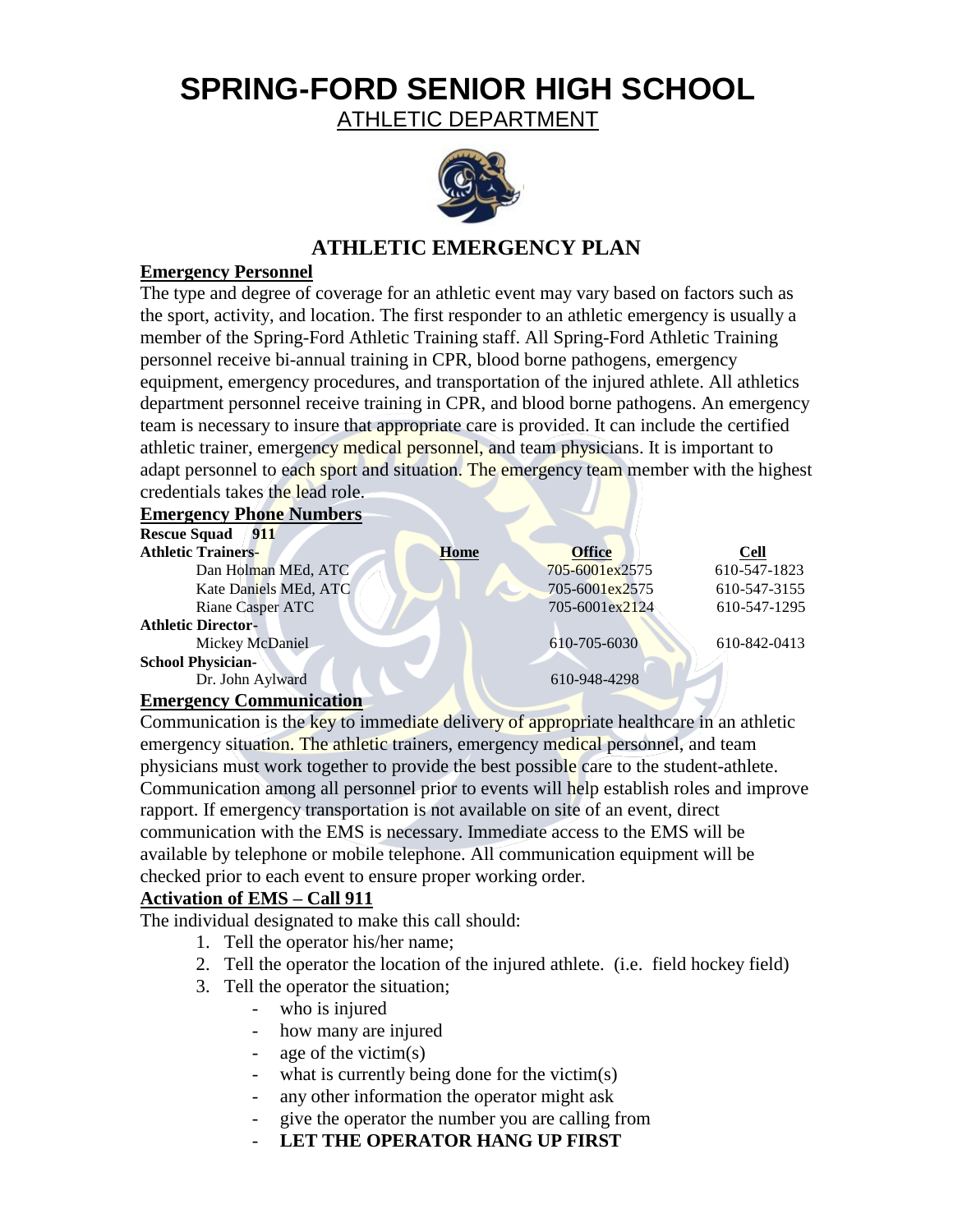### **Assignments**

- Athletic Trainer stays with injured athlete
- Assistant coach calls 911, waits for ambulance, ensures accessibility of rescue squad (**Master Lock Padlock keys: @10-12 {2997} @ 9GC {2402}**)
- Head coach maintains crowd control
- Other coaches assist as needed

# **Emergency Equipment-** Athletic Training staff will have the following equipment:

- 1. Vacuum Splints/SAM splints
- 2. Ice and wraps
- 3. Crutches
- 4. Sling
- 5. Immobilizer
- 6. Automated External Defibrillator (AED)

## **Transportation**

An ambulance will be on site at high risk events such as football games. If an ambulance is not available at an event, Athletic Training personnel will have direct access to the EMS by appropriate communication equipment. In an emergency situation, the primary survey will identify the need for emergency intervention and transportation. All unstable student-athletes will be transported by EMS and not by inappropriate vehicles. This ensures that the student-athlete receives care by trained personnel with necessary equipment.

## **Emergency Locations and Access Points**

#### **Location**

| <b>SPRING-FORD HIGH SCHOOL</b>                                   | 610-705-6001 TR X 2575   |                  | <b>Training Room</b>        |  |
|------------------------------------------------------------------|--------------------------|------------------|-----------------------------|--|
| 350 South Lewis Road Royersford                                  |                          |                  | <b>Gym/Auditorium Lobby</b> |  |
| <b>Indoor Events</b>                                             |                          |                  |                             |  |
| Main Gymnasium- EMS enter through door 12                        |                          |                  |                             |  |
| <b>Auxiliary Gymnasium-EMS</b> enter through door 12             |                          |                  |                             |  |
| Fitness Center/Wrestling Room-EMS enter through door 9           |                          |                  |                             |  |
| Outdoor Events-see below map for field access points             |                          |                  |                             |  |
| 9 <sup>TH</sup> GRADE CENTER                                     |                          | <b>TR X 2124</b> | <b>Main Gym Girls Side</b>  |  |
| <b>400 South Lewis Road, Royersford</b>                          |                          |                  |                             |  |
| <b>Indoor Events</b>                                             |                          |                  |                             |  |
| <b>Main Gymnasium-EMS</b> enter through gymnasium lobby (door 1) |                          |                  |                             |  |
| Auxiliary Gymnasium-EMS enter through gymnasium lobby or door 22 |                          |                  |                             |  |
| <b>Outdoor Events-see below map for field access points</b>      |                          |                  |                             |  |
| 8 <sup>TH</sup> GRADE CENTER                                     |                          |                  | <b>Main Office Hallway</b>  |  |
| 700 Washington St. Royersford                                    |                          |                  |                             |  |
| Main Gymnasium-EMS enter through door 8                          |                          |                  |                             |  |
| Outdoor events-see below map for field access points             |                          |                  |                             |  |
|                                                                  |                          |                  |                             |  |
| $7TH$ GRADE CENTER                                               | 1-610-705-6010 TR X 2535 |                  | <b>Main Gym Stage left</b>  |  |
| 833 South Lewis Road, Royersford                                 |                          |                  |                             |  |
| <b>Main Gymnasium-EMS</b> enter through door 22                  |                          |                  |                             |  |

**AED AED**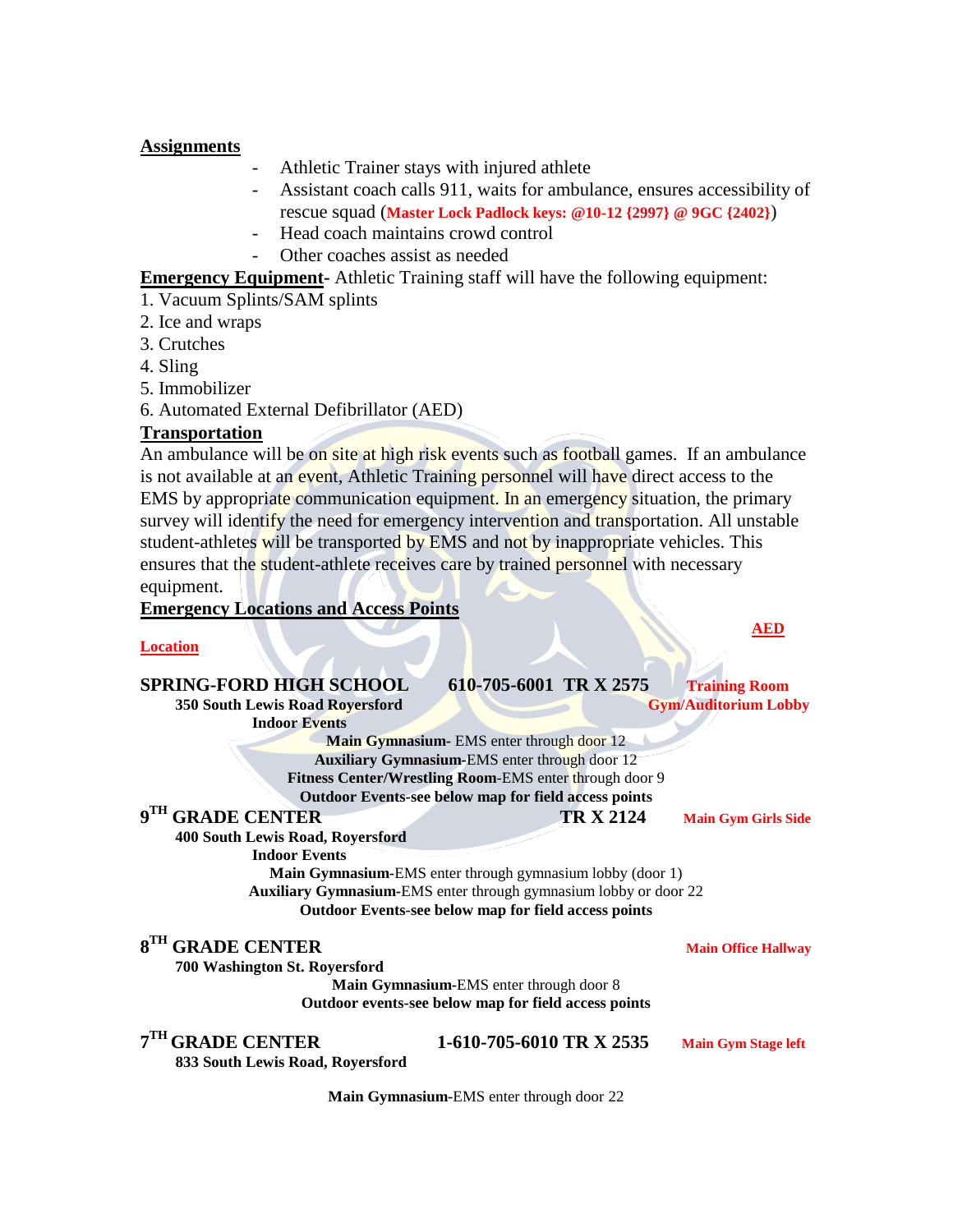# **Field Maps**



# *LIGHTNING SAFETY POLICY*

# **Purpose**

The purpose of this lightning safety policy is to ensure the health, well being, and safety of all students participating in athletics at Spring-Ford High School in the event of a thunder and lightning storm.

# **Chain of Command**

The athletic director will be responsible for the notification of removal from the athletic fields in the event of a lightning storm. Notification will take place via the walkie talkie system.

## **Procedure**

This lightning safety policy was created in accordance with the *Crisis Prevention, Intervention, and Postvention Plan* of the Spring-Ford Area School District and following the guidelines set forth in the by the *NCAA* and the *National Severe Storms Laboratory* (NSSL). In the event of lightning or severe storm warning:

- 1. The Athletic Director or his designee will monitor threatening weather conditions and make the decision to remove a team or individuals from an athletic venue or event.
	- 2. Monitoring should include obtaining a weather report prior to a practice or competitive event.